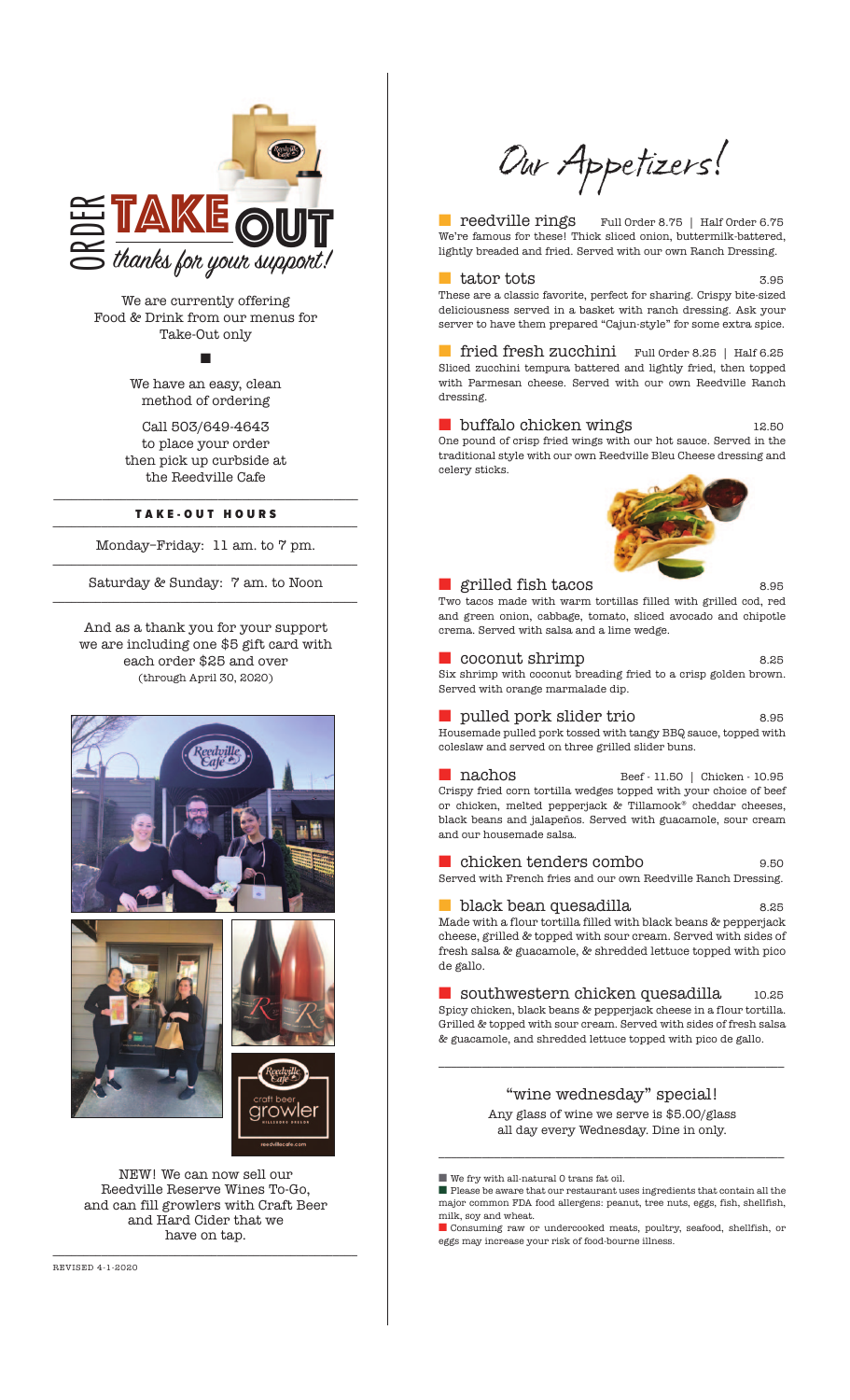## Our Entrée Salads

#### ■ black & bleu caesar salad 12.75

A great salad... fresh, crisp romaine lettuce tossed with Caesar dressing and topped with blackened strips of top sirloin and gorgonzola cheese.

#### ■chicken caesar salad 8.25

Fresh romaine lettuce tossed with Caesar dressing then topped with sliced chicken breast, seasoned croutons and shredded Parmesan cheese. Served with lemon wedges.

#### $\blacksquare$  chef's salad  $_{10.25}$

 ${\bf A}$  classic with ham, turkey, Swiss and Tillamook® cheddar cheeses julienned atop fresh mixed greens and topped with sliced hard-boiled egg, cucumber, carrot, and cherry tomatoes. Served with your choice of salad dressing.

#### ■ asian chicken salad 11.25

Sliced chicken breast, rice noodles, mandarin oranges, almonds, and green onions over fresh mixed greens. Tossed with our own Asian dressing and sesame seeds.

#### $\blacksquare$  southwest fajita salad  $_{11.75}$

Fajita spiced chicken, pepperjack and Tillamook® cheddar cheeses, diced tomato, black beans, and green onion with fresh mixed greens. All served on a bed of crispy tortilla strips with our own salsa.

■ cobb salad cobb salad 14.25 | Small Cobb Salad 11.25 Fresh mixed greens with slices of hard-boiled egg, avocado, bacon, tomato and gorgonzola cheese topped with diced, grilled chicken breast. Served with your choice of dressing.

texas cobb salad texas cobb salad 14.25 | Small Texas Cobb Salad 11.25 Fresh mixed greens with slices of hard-boiled egg, avocado, tomato, tortilla strips, pepperjack cheese and Tillamook® cheddar cheese. Topped with a grilled chicken breast. Served with our Texas Ranch dressing.

CHOICE OF DRESSINGS: Reedville Ranch | Reedville Bleu Cheese | Reedville 1000 Island Honey-Mustard | Balsamic Vinaigrette | Oil & Vinegar

Soup & Salad Combo

 $\blacksquare$  clam chowder with choice of a mixed green salad or a caesar salad Cup - 7.95 | Bowl - 8.95 Served with two slices of garlic-cheese baguette.

Hot & Hearty Soups

#### ■ clam chowder Cup-4.95 | Bowl-5.95







Small Sides

■ mixed green side salad 3.50 Tomato, cucumber, red onion & croutons over fresh mixed greens with choice of dressing. Add Bay Shrimp - 2.25

■ caesar side salad 3.50 Fresh romaine lettuce, seasoned croutons and shredded Parmesan cheese tossed in a Caesar dressing and served with lemon wedges.

| seasonal fruit | 4.25 |
|----------------|------|
|                |      |

■ red potato salad 2.50

■ coleslaw a.a5

#### garlic-cheese baguette

Sliced French baguette topped with garlic and Parmesan cheese, then grilled.

> Basket with Eight Slices - 5.95 Two Slices - 1.95



Teriyaki RiceBowl

Fresh mushrooms, broccoli, zucchini and red onion stir-fried with red, yellow and green peppers in a teriyaki sauce and served over rice. Garnished with rice noodles and sesame seeds.

| fresh vegetable  | 9.25  |
|------------------|-------|
| <b>l</b> chicken | 10.25 |

\_\_\_\_\_\_\_\_\_\_\_\_\_\_\_\_\_\_\_\_\_\_\_\_\_\_\_\_\_\_\_\_\_\_\_\_\_\_\_\_\_\_\_\_

 $\blacksquare$  <br> We fry with all-natural  $0$  trans fat oil.

■ Please be aware that our restaurant uses ingredients that contain all the major common FDA food allergens: peanut, tree nuts, eggs, fish, shellfish, milk, soy and wheat.

■ Consuming raw or undercooked meats, poultry, seafood, shellfish, or eggs may increase your risk of food-bourne illness.



Order them from your server.

REVISED 3/17/2020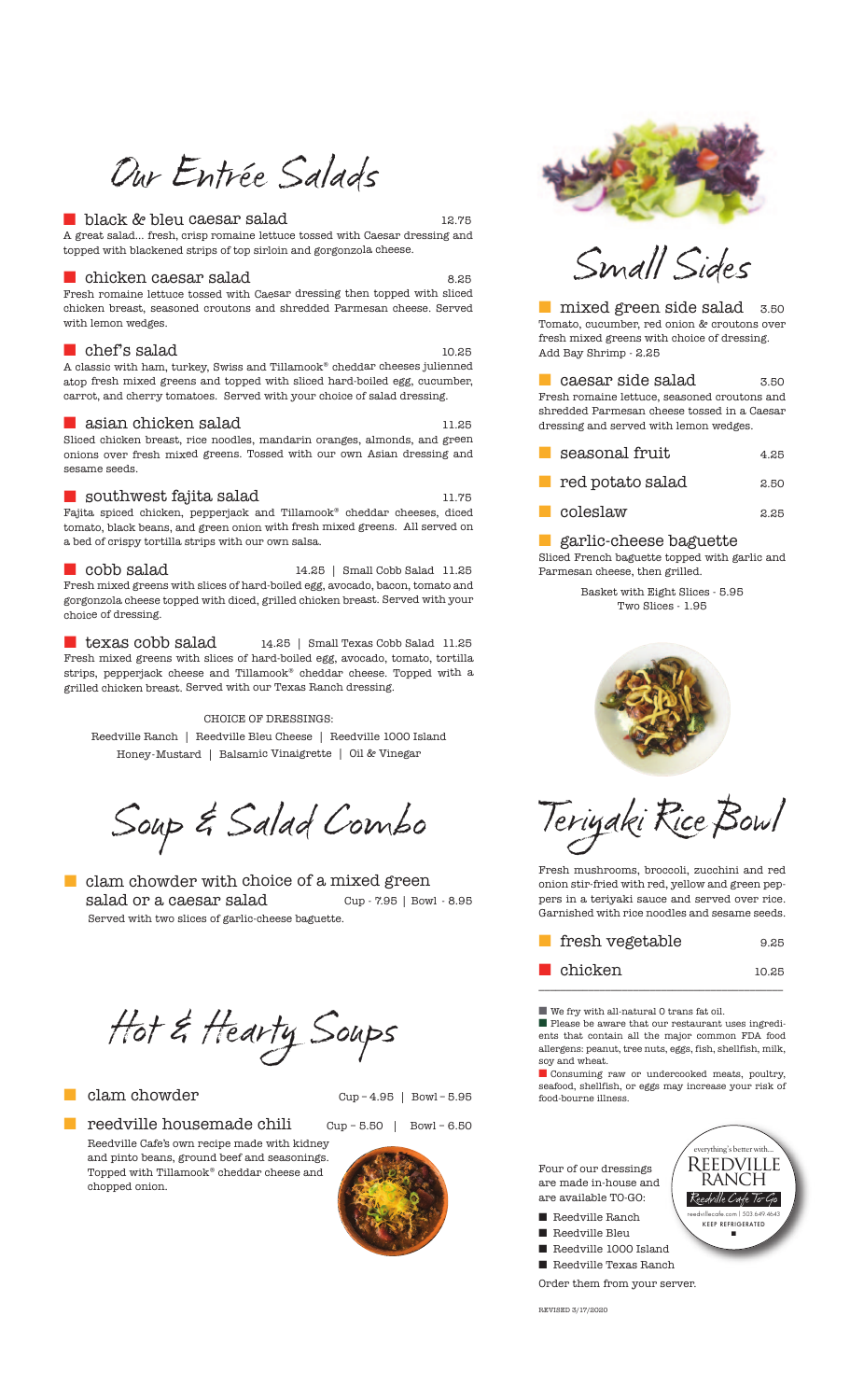Reedville Melts

Served with your choice of red potato salad, coleslaw, French fries, or seasoned criss-cut fries. Substitute a cup of soup or chowder - add 2.25

turkey-bacon-cheddar melt 11.95 Sliced roasted turkey breast, bacon, Tillamook® cheddar cheese, and sliced tomato on grilled sourdough bread.

toasty tuna parmesan melt 12.25 A most amazing sandwich. tuna, bacon & tomato served on grilled sourdough coated with Parmesan cheese.

hot crab & shrimp melt 16.95 A delicious blend of Dungeness crab and bay shrimp, on a grilled English muffin topped with tomato and melted Tillamook® cheddar cheese.

■ grilled cheese sandwich 8.95 Swiss and Tillamook® cheddar cheeses on grilled sourdough coated with Parmesan cheese.

Add crisp bacon - 2.00

Sandwich Classics

These sandwiches served with your choice of red potato salad, coleslaw, French fries, or seasoned criss-cut fries. Substitute a cup of soup or chowder - add 2.25

#### clubhouse 11.75

A triple decker! Thin slices of turkey with bacon, Swiss cheese, lettuce and tomato on multi-grain bread.

#### ■ b.l.t.a. 10.25

That's a classic BLT (bacon, lettuce, tomato) plus avocado on toasted multi-grain bread with mayo. A Classic BLT 8.75



#### ■ classic reuben 12.50

Our own slow-roasted corned beef topped with sauerkraut, Swiss cheese and our own thousand island dressing on grilled marbled rye bread.

classic french dip 12.95 Oven-roasted, thinly sliced beef piled on a grilled French roll with grilled onion & Gruyere cheese. Served with au jus for dipping. (horseradish cream upon request)

## ■ philly cheese steak 13.95

Oven-roasted, thinly sliced beef on a grilled French roll topped with Swiss cheese, grilled green pepper, onion and mushrooms.

pulled pork sandwich 11.75 Our own slow-roasted pulled pork tossed with a tangy BBQ sauce on a grilled pub bun topped with coleslaw.

smoked bratwurst sandwich 10.95 Smoked bratwurst sausage served in a warm French roll with house sauce, grilled bell peppers, red onion & Swiss cheese. Served with French fries.

grilled chicken sandwich 11.95 A charbroiled chicken breast topped with Swiss cheese, fresh avocado slices and bacon on a grilled pub bun with lettuce, tomato and mayo.

\_\_\_\_\_\_\_\_\_\_\_\_\_\_\_\_\_\_\_\_\_\_\_\_\_\_\_\_\_\_\_\_\_\_\_\_\_\_\_\_\_\_\_\_\_\_\_\_\_\_\_\_\_

Substitute a gluten-free bun - add \$1.00.

- We fry with all-natural 0 trans fat oil.  $\bold{Please}$  be aware that our restaurant uses ingredients that
- contain all the major common FDA food allergens: peanut, tree nuts, eggs, fish, shellfish, milk, soy and wheat. Consuming raw or undercooked meats, poultry, seafood,
- shellfish, or eggs may increase your risk of food-bourne illness.

Backyard Burgers

Bigger. Better. More flavorful.

Our "Backyard Burgers" are hand-formed using 1/2 lb. of fresh ground beef from the Pacific Northwest, charbroiled to your specifications and served on a grilled pub bun. All burgers are served with your choice of coleslaw, red potato salad, French fries, or seasoned criss-cut fries.

#### reedville ring burger 13.95

Topped with gruyere cheese, one of our popular Reedville Rings, garlic aioli, mixed greens, tomato and dill pickle.



#### ■ bacon avocado burger 13.95

Topped with sliced avocado, bacon, Tillamook® cheddar cheese, mixed greens, tomato, red onion, mayo & dill pickle.



Made using 1/3 lb. of fresh, natural ground beef -- raised in the Pacific Northwest. Charbroiled to your specifications and served on a grilled pub bun with lettuce, onion, tomato, pickles and mayo. All burgers are served with your choice of coleslaw, a red potato salad, French fries, or seasoned criss-cut fries.

#### ■ shack special 12.25 Topped with Tillamook® cheddar cheese and hickory smoked bacon.

■ mushroom burger 12.25 Great combination... topped with Swiss cheese & sauteed mushrooms.

| $\blacksquare$ "big ty" burger                                                 | 12.75 |  |  |  |
|--------------------------------------------------------------------------------|-------|--|--|--|
| Topped with Tillamook <sup>®</sup> cheddar cheese, BBQ sauce, and bacon. Piled |       |  |  |  |
| high with crispy fried onions.                                                 |       |  |  |  |
| $\blacksquare$ chili burger                                                    | 15.25 |  |  |  |

A traditional favorite... smothered with our Reedville Chili, Tillamook® cheddar cheese & chopped onions.

| a a s | a classic hamburger             | 10.95 |
|-------|---------------------------------|-------|
|       | <b>A</b> a classic cheeseburger | 11.25 |

the beyond burger® (vegan burger patty) 10.75 Served on a grilled pub bun with lettuce, onion, tomato, pickles and chipotle crema with your choice of coleslaw, red potato salad, French fries, or seasoned criss-cut fries.

\_\_\_\_\_\_\_\_\_\_\_\_\_\_\_\_\_\_\_\_\_\_\_\_\_\_\_\_\_\_\_\_\_\_\_\_\_\_\_\_\_\_\_\_\_\_\_\_\_\_\_\_\_\_\_\_\_\_\_\_\_\_\_\_\_\_\_

Monday Madness!

[every monday from 11am. to closing] ■ burger special - served with French fries 8.25 Choice of:

\_\_\_\_\_\_\_\_\_\_\_\_\_\_\_\_\_\_\_\_\_\_\_\_\_\_\_\_\_\_\_\_\_\_\_\_\_\_\_\_\_\_\_\_\_\_\_\_\_\_\_\_\_\_\_\_\_\_\_\_\_\_\_\_\_\_\_

- Classic Hamburger
- Classic Cheeseburger
- Mushroom Burger
- 
- Shack Special
- "Big Ty" Burger
- $\blacksquare$  The Beyond Burger® (vegan)
- **brew special** Choice of:
	- Coors Light 3.95/pint
	- Craft Beer 4.95/pint

REVISED 3/17/2020

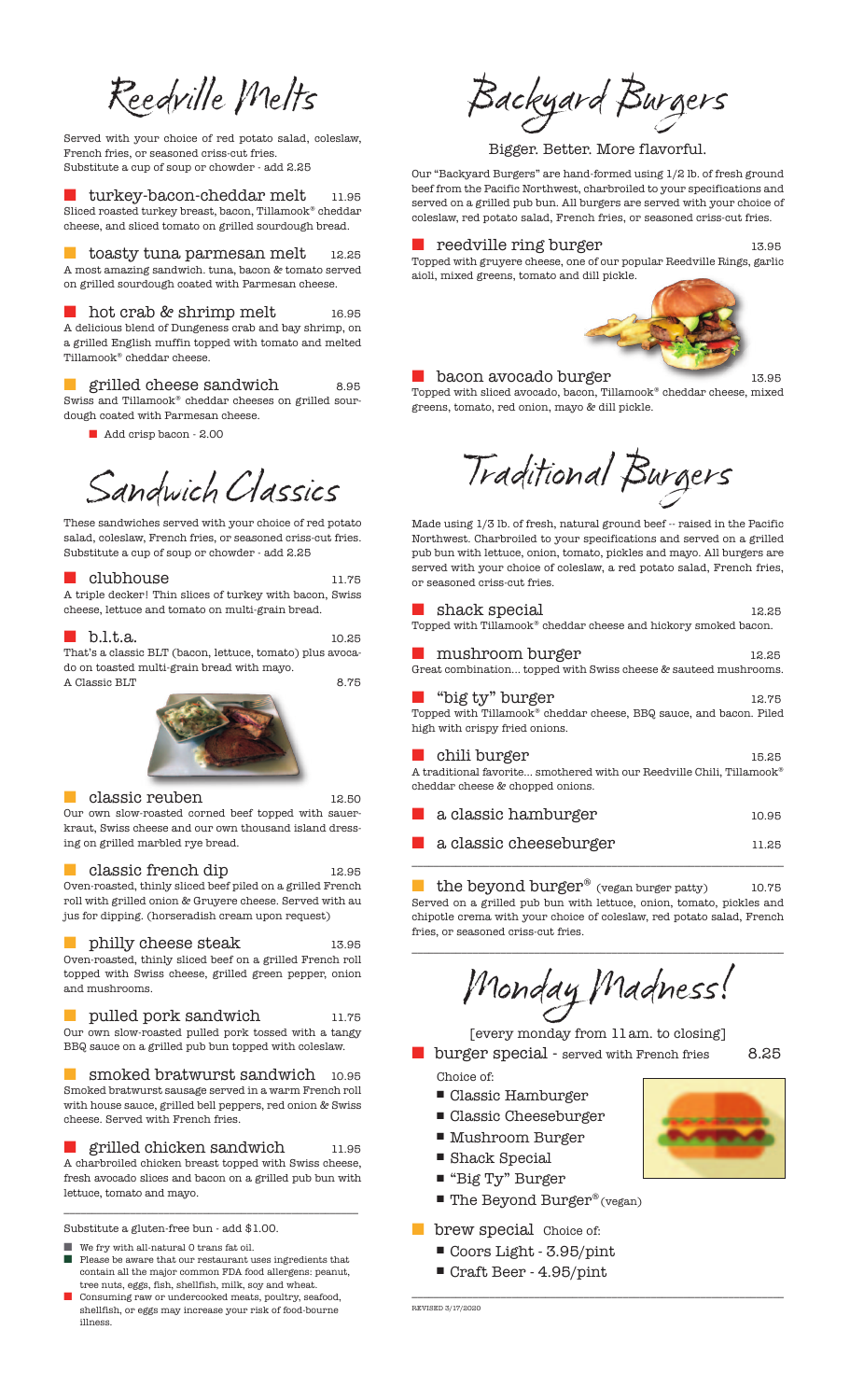

Steaks

Cooked the way you like it! We feature hand-selected USDA Choice, aged steaks, charbroiled to your specification and served with seasoned rice or Yukon Gold mashed potatoes (baked potatoes are available after 4pm.), seasonal vegetables and grilled garlic-cheese baguette.

| $\blacksquare$ top sirloin steak                     | 8 oz. - 19.95  |
|------------------------------------------------------|----------------|
| $\blacksquare$ rib-eye steak                         | 10 oz. - 25.95 |
| Add one or more "Steak Topper" to your steak dinner: |                |
|                                                      |                |
|                                                      |                |
|                                                      |                |

Comfort Food

#### ■ pork loin chops 13.50

Two tender boneless pork loin chops, lightly dusted in seasoned flour, then pan-seared. Served with seasoned rice or Yukon Gold mashed potatoes (baked potatoes are also available after 4 pm.), and seasonal vegetables.

#### chicken-fried steak 14.95

An old favorite! Served with Yukon Gold mashed potatoes, beef gravy, and seasonal vegetables.

## classic pot roast 14.25

Slices of tender beef pot roast served with seasoned rice or Yukon Gold mashed potatoes (baked potatoes are also available after 4 pm.), and seasonal vegetables.

South of the Border

#### ■ stuffed burrito 7.95

A flour tortilla filled with refried beans seasoned with our housemade salsa and seasoned rice. Covered with enchilada sauce, Tillamook® cheddar cheese, green onion & sour cream.

- Order your burrito with one of these added:
- Spicy Fajita Chicken 10.95
- Shredded Carnitas Pork 10.95



## ■ classic tostada 11.95

Crisp corn tortillas topped with refried beans, Tillamook® cheddar cheese, lettuce, tomato, green onion & sour cream. Served with seasoned rice and fresh housemade salsa.

Choose ONE of the following:

- $\blacksquare$  Spicy Fajita Chicken
- **n** Shredded Carnitas Pork

Seafood Selections



## [seafood baskets]

Our Seafood Baskets are served with coleslaw, our own tartar sauce and French fries.

 $\text{cod fish n' chips}$  2 Pc. 11.75 | 3 Pc. 14.25 Cod filets, hand-dipped in beer batter & fried.

halibut fish n'chips 2 Pc. 15.75 | 3 Pc. - 18.95 Halibut filets, hand-dipped in beer batter & fried.

■ fried oysters 16.75 Tender Pacific oysters, dusted in seasoned flour & fried.

#### ■ tempura prawns 14.50 Prawns dipped in tempura batter & fried.

Add two slices of our grilled garlic-cheese baguette to your basket for 1.95.



\_\_\_\_\_\_\_\_\_\_\_\_\_\_\_\_\_\_\_\_\_\_\_\_\_\_\_\_\_\_\_\_\_\_\_

Two tacos made with warm tortillas filled with grilled cod, red and green onion, cabbage, tomato, sliced avocado & chipotle crema. Served with seasoned rice, chips & housemade salsa.

## ■ grilled salmon 17.50

Alaskan Coho salmon filet, grilled with citrus butter. Served with seasoned rice or Yukon-Gold mashed potatoes (baked potatoes are available after 4 pm.), and seasonal vegetables.



# Noodles & Pastas

All pastas served with grilled garlic-cheese baguette.

### classic beef stroganoff 13.95

A deliciously rich & hearty stroganoff made with mushrooms, onion, sour cream, garlic, burgundy wine and tender beef over egg noodles.

## ■ cajun fettuccine 16.75

A spicy blend of chicken, Italian sausage, onion, pepper and tomato in a Parmesan cream sauce over fettuccine. Topped with two grilled prawns.

#### ■ chicken fettuccine alfredo 14.95 Tender fettuccine pasta in a creamy alfredo sauce topped with pieces of chicken breast and Parmesan cheese.

\_\_\_\_\_\_\_\_\_\_\_\_\_\_\_\_\_\_\_\_\_\_\_\_\_\_\_\_\_\_\_\_\_\_\_\_\_\_\_\_\_\_\_\_\_\_\_\_\_\_\_\_\_\_\_\_\_\_\_\_

■ We fry with all-natural 0 trans fat oil.

 $\blacksquare$  <br> Please be aware that our restaurant uses ingredients that contain all the major common FDA food allergens: peanut, tree nuts, eggs, fish, shellfish, milk, soy and wheat.

■ Consuming raw or undercooked meats, poultry, seafood, shellfish, or eggs may increase your risk of food-bourne illness.

REVISED 3/17/2020